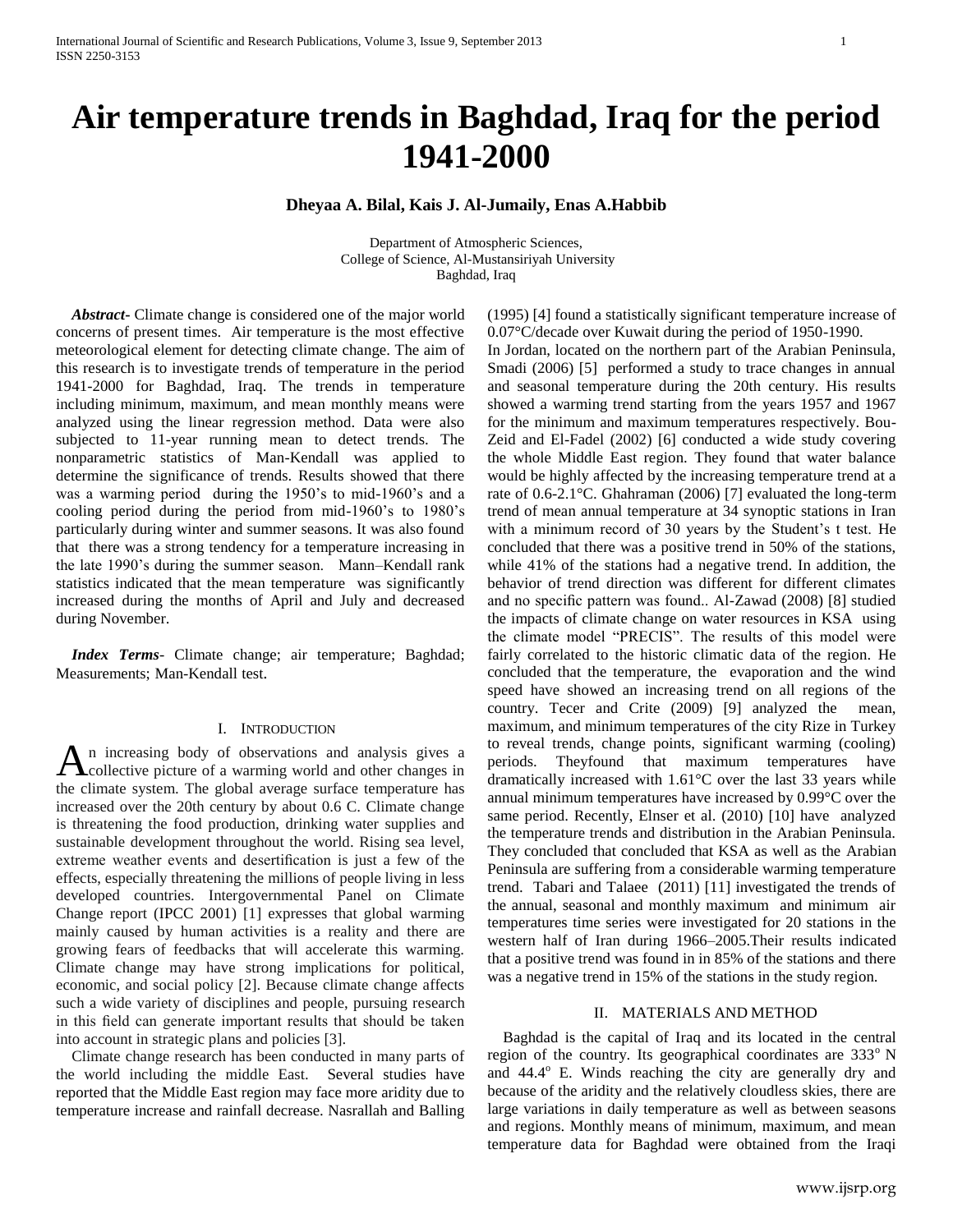Meteorological Office for the period of 1941-2000. Time series analysis methods were used to detect any trends in the parameters under study. The data were subjected to the 11<sup>-year</sup> running mean to detect trends. A linear trend line was used to the series to simplify the trend. The nonparametric statistics known as Man-Kendall [12] [13] was used. The Mann-Kendall test is a non-parametric test used for identifying trends in a time series data. The test compares the relative magnitudes of sample data rather than the data values themselves. The test statistic S, which has mean zero and a variance computed by Eq. 3, is calculated using Eqs. 1 and 2, and is asymptotically normal:

$$
S = \sum_{k=1}^{k=n-1} \sum_{j=k+1}^{j=n} sign(x_j - x_k)
$$

where  $x_1, x_2, \ldots, x_n$  represent n data points,  $x_i$  represents the data point at time *j*, and

$$
sign(x_j - x_k) = 0 \quad \text{if } (x_j - x_k) > 0
$$
\n
$$
sign(x_j - x_k) = 0 \quad \text{if } (x_j - x_k) = 0
$$
\n
$$
-1 \quad \text{if } (x_j - x_k) < 0
$$

A very high positive value of S is an indicator of an increasing trend, and a very low negative value indicates a decreasing trend. However, it is necessary to compute the probability associated with S and the sample size, n, to statistically quantify the significance of the trend.

The variance of S, VAR(S), is calculated by the following equation:

$$
VAR(S) = \frac{1}{18} [n(n-1)(2n+5) - \sum_{p=1}^{g} t_p(t_p - 1)(2t_p + 5)]
$$

where n is the number of data points, g is the number of tied groups (a tied group is a set of sample data having the same value), and *t* is the number of data points in the  $p^{th}$  group.

The normalized test statistic Z is computed as follows:

.

$$
S-1
$$
  
\n
$$
VAR(S)]^{1/2}
$$
 if  $S > 0$   
\n
$$
Z = 0
$$
 if  $S = 0$   
\n
$$
\frac{S+1}{[VAR(S)]^{1/2}}
$$
 if  $S < 0$ 

The probability density function for a normal distribution with a mean of 0 and a standard deviation of 1 is given by the following equation:

$$
f(Z) = \frac{1}{\sqrt{2\pi}}e^{-Z^2/2}
$$

#### III. RESULTS AND DISCUSSION

Table 1 shows the mean minimum  $T_{min}$ , mean maximum  $T_{max}$ , and mean temperature

along with their standard deviation (SD) and coefficient variation for each month and for the four seasons, winter, spring, summer, and autumn. These values were computed from the original data. December, January, and February are considered to represent the winter season since these months are characterized by lowest maximum temperature. June, July, and August are characterized by highest maximum temperature and therefore they are considered to represent the summer season. spring and autumn are respectively represented by three months of March, April, May and September, October, November.

Figures 1 to 4 show the trends of  $_{\text{Tmean}}$ ,  $T_{\text{min}}$ , and  $T_{\text{max}}$  in Baghdad for the winter, spring, summer, autumn It seen from these results that the winter season shows a slight decreasing trends for  $T_{min}$ ,  $T_{\text{max}}$ , and  $T_{\text{mean}}$ . All the three trends for the spring season are increasing. For summer season,  $T_{min}$  trend is slightly decreasing while  $T_{\text{max}}$  trend is notably increasing resulting an increase in the  $T_{mean}$  trend. Autumn season is characterized by a decreasing trends in  $T_{min}$  and  $T_{max}$  and consequently in  $T_{mean}$ . Figure 5 shows the trends for the annual temperature. It is clear that  $T_{min}$ trend tends to decrease while  $T_{\text{max}}$  trend is increasing resulting in almost a constant trend for  $T_{\text{mean}}$ .

The 11-year average means show that there was a warming period during the 1950's to mid-1960's and a cooling period during the period from mid-1960's to 1980's particularly during winter and summer seasons and to less extent during spring and autumn seasons. The average means also illustrate that there was a strong tendency for a temperature increasing in the late 1990's during the summer season. Table 2 summarizes the linear equations for seasonal temperature.

Table 3 presents the results of Mann–Kendall rank statistics for monthly and seasonal trends.

These results indicate that  $T_{min}$  significantly increases during July and decreases during the of November. The  $T_{\text{max}}$ significantly increases during the months of April and July. The  $T<sub>mean</sub>$  significantly increases during the months of April and July and decreases during November. The results also show that there is a significant increase in  $T_{\text{max}}$  and  $T_{\text{mean}}$  during the spring season and a significant decrease in all three temperatures during the autumn season.

|  |  |  |  |  | Table 1: Monthly and seasonal temperature means |  |
|--|--|--|--|--|-------------------------------------------------|--|
|--|--|--|--|--|-------------------------------------------------|--|

| rapic 1. <b><i>Profitmy</i></b> and beasonal temperature means |               |               |                |  |  |
|----------------------------------------------------------------|---------------|---------------|----------------|--|--|
| Month                                                          | $T_{\rm min}$ | $T_{\rm max}$ | $\rm T_{mean}$ |  |  |
| January                                                        | 4.09          | 15.71         | 9.90           |  |  |
| February                                                       | 5.58          | 18.64         | 12.11          |  |  |
| March                                                          | 9.39          | 22.79         | 16.09          |  |  |
| April                                                          | 14.75         | 29.29         | 22.02          |  |  |
| May                                                            | 19.88         | 36.10         | 27.99          |  |  |
| June                                                           | 23.15         | 41.06         | 32.10          |  |  |
| July                                                           | 25.20         | 43.63         | 34.42          |  |  |
| August                                                         | 24.24         | 43.36         | 33.80          |  |  |
| September                                                      | 20.55         | 39.97         | 30.26          |  |  |
| October                                                        | 15.87         | 33.23         | 24.55          |  |  |
| November                                                       | 9.83          | 24.20         | 17.01          |  |  |
| December                                                       | 5.19          | 17.31         | 11.25          |  |  |
|                                                                |               |               |                |  |  |
| Winter                                                         | 4.95          | 17.22         | 11.09          |  |  |
| Spring                                                         | 14.67         | 29.39         | 22.03          |  |  |
|                                                                |               |               |                |  |  |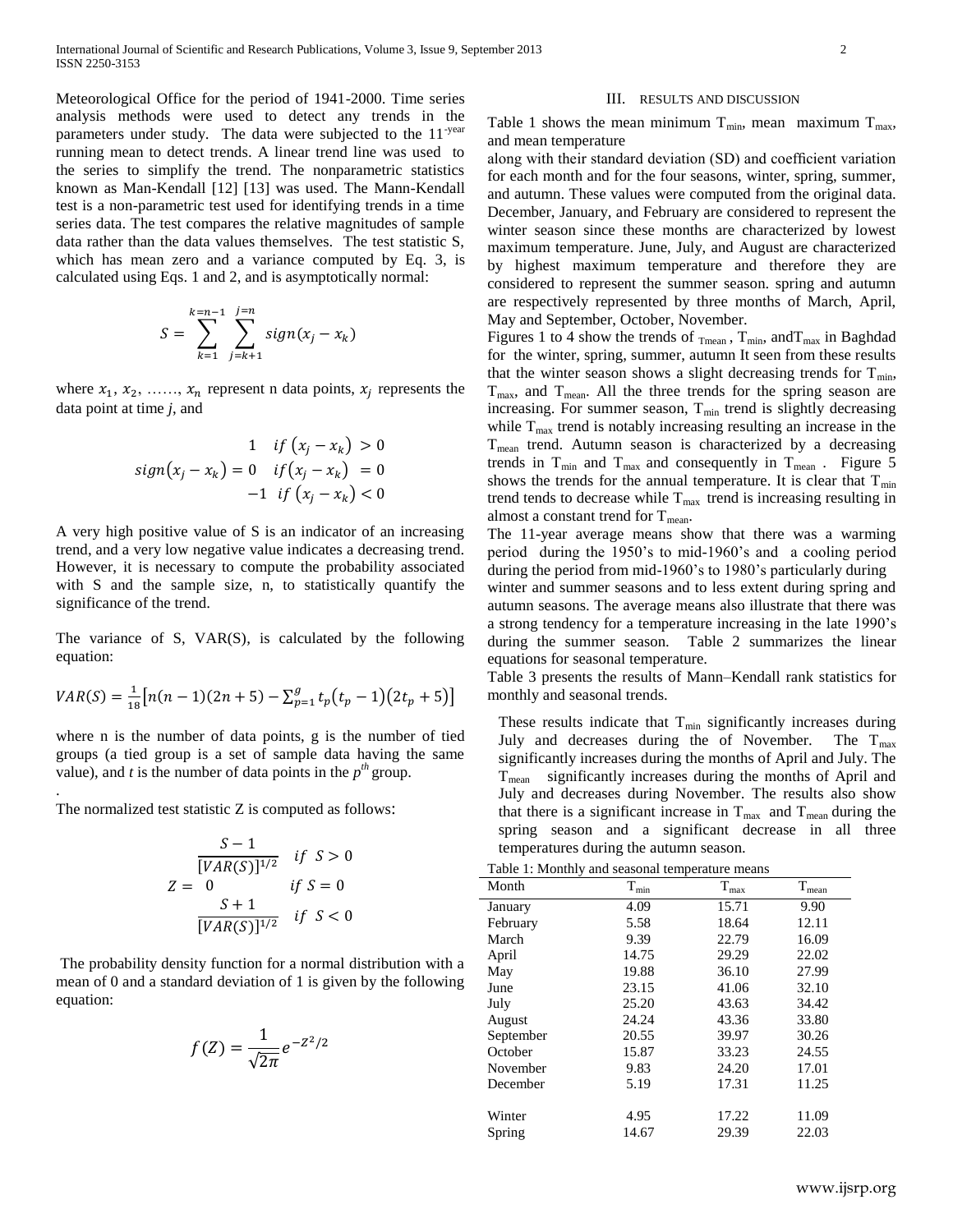International Journal of Scientific and Research Publications, Volume 3, Issue 9, September 2013 3 ISSN 2250-3153





Figure 2. Spring temperature trend at Baghdad



Figure 3. Summer temperature trend at Baghdad



Figure 4. Autumn temperature trend at Baghdad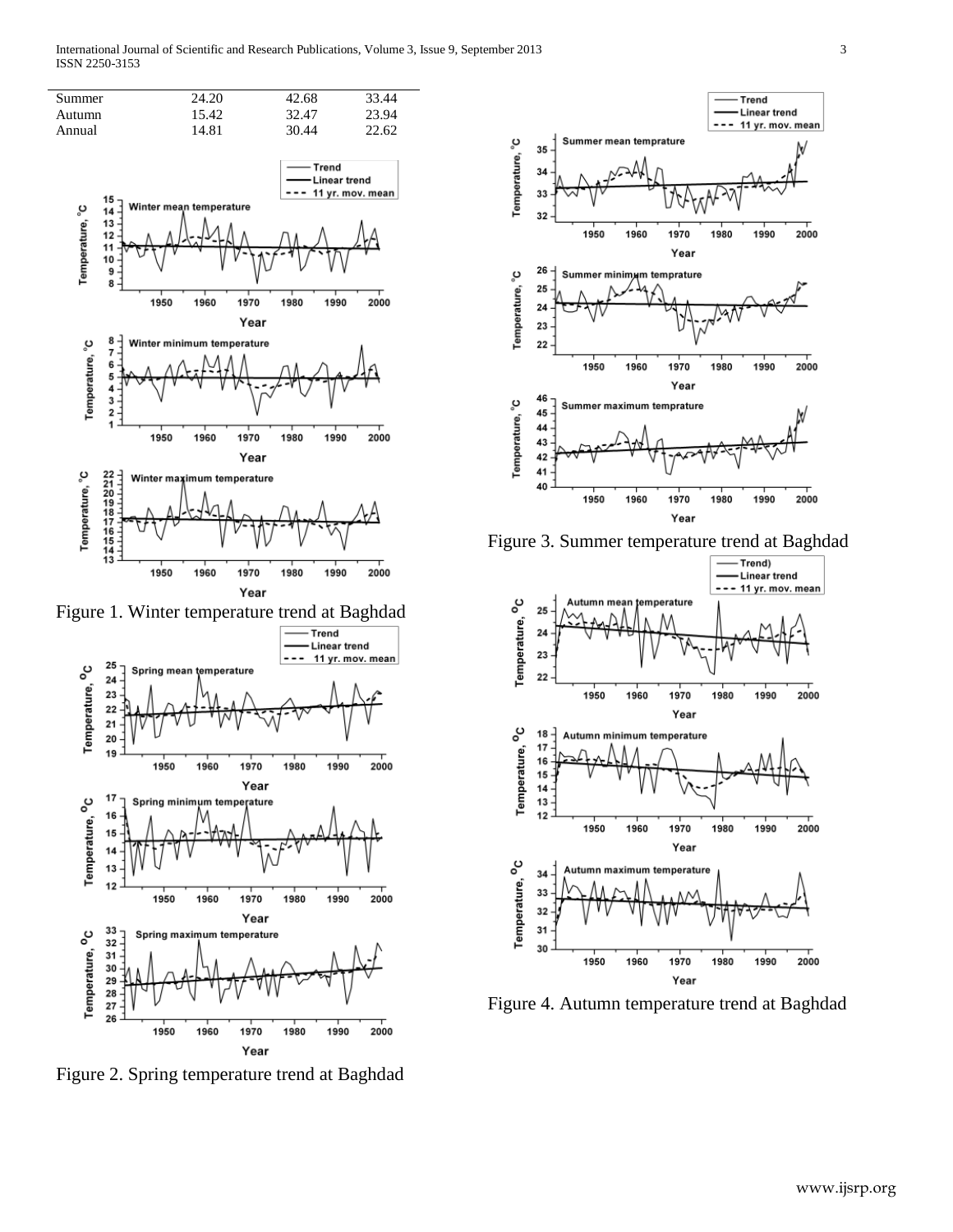

Figure 5. Annual temperature trend at Baghdad

| Table 2. Linear equations for seasonal temperatures |  |
|-----------------------------------------------------|--|
|-----------------------------------------------------|--|

| Season | Temperature      | <b>Linear Equation</b>   |
|--------|------------------|--------------------------|
| Winter | $T_{mean}$       | $y = 19.948 - 0.00450x$  |
|        | $T_{min}$        | $y = 7.790 - 0.00144x$   |
|        | $T_{\text{max}}$ | $y = 32.104 - 0.00755x$  |
| Spring | $T_{\rm mean}$   | $y = -3.755 + 0.01309x$  |
|        | $T_{\min}$       | $y = 9.020 + 0.00287x$   |
|        | $T_{max}$        | $y = -16.530 + 0.02330x$ |
| Summer | $T_{\rm mean}$   | $y = 23.431 + 0.00508x$  |
|        | $T_{\min}$       | $y = 29.580 - 0.00273x$  |
|        | $T_{\rm max}$    | $y = 17.282 + 0.01289x$  |
| Autumn | $T_{mean}$       | $y = 51.282 - 0.01388x$  |
|        | $T_{min}$        | $y = 52.688 - 0.01891x$  |
|        | $T_{max}$        | $y = 49.877 - 0.00884x$  |
| Annual | $T_{mean}$       | $y = 22.725 - 0.00005x$  |
|        | $T_{min}$        | $y = 24.769 + 0.00505x$  |
|        | $T_{\text{max}}$ | $y = 20.682 + 0.00495x$  |

Table 3. Results of Mann-Kendall rank statistics

| Month     | $T_{min}$ | $T_{\text{max}}$ | $T_{\text{mean}}$ |
|-----------|-----------|------------------|-------------------|
| January   | 0.002     | $-0.037$         | $-0.018$          |
|           |           |                  |                   |
| February  | $-0.042$  | $-0.047$         | $-0.052$          |
| March     | $-0.051$  | 0.099            | 0.041             |
| April     | 0.140     | $0.228*$         | $0.193*$          |
| May       | $-0.010$  | 0.147            | 0.073             |
| June      | $-0.091$  | 0.096            | 0.002             |
| July      | $0.151*$  | $0.182*$         | $0.169*$          |
| August    | $-0.110$  | 0.025            | $-0.027$          |
| September | $-0.130$  | 0.031            | $-0.098$          |
| October   | $-0.128$  | $-0.090$         | $-0.131$          |
| November  | $-0.170*$ | $-0.124$         | $-0.180*$         |
| December  | 0.067     | $-0.027$         | 0.020             |
|           |           |                  |                   |
| Winter    | $-0.006$  | $-0.037$         | $-0.033$          |
| Spring    | 0.049     | $0.209*$         | $0.165*$          |
| Summer    | $-0.006$  | 0.111            | 0.052             |
| Autumn    | $-0.204*$ | $-0.167*$        | $-0.197*$         |
| Annual    | $-0.054$  | 0.099            | 0.006             |

\* significant at 0.05 level

#### **4. Conclusion**

In this study, the trends of the monthly, seasonal and annual  $T_{min}$ ,  $T_{max}$ , and  $T_{mean}$  time series were examined for 20 Baghdad, Iraq for the period 1941–2000. The most important aspects of the results are the significant increase in  $T_{\text{max}}$  and  $T_{\text{mean}}$  during the spring season and a significant decrease in all three temperatures during the autumn season. It was also notable that there was a warming period during the 1950's to mid-1960's and a cooling period during the period from mid-1960's to 1980's particularly during winter and summer seasons. Further analyses for a longer period of time is needed to see if this cyclic behavior of temperature cooling and warming exists for such period.

#### **References**

- [1] IPCC Intergovernmental Panel on Climate Change. www. ipcc.ch.
- [2] Filho W. L. The Economic, Social and Political Elements of Climate Change. Springer, 2010.
- [3] Dessler A. E., and Parson E. A. The Science and Politics of Global Climate Change, 2006, Cambridge University Press, 200 pp.
- [4] Nasrallah, H.A. and Balling Jr. R.C. Impact of desertification on temperature trends in the Middle East. Environ. Monitor. Assess. 1996, 37: 265-271. DOI:10.1007/BF00546894.
- [5] Smadi, M. Observed abrupt changes in minimum and maximum temperatures in Jordan in the  $20<sup>th</sup>$  century 2006, Am. J. Environ. Sci., 2: 114-120.